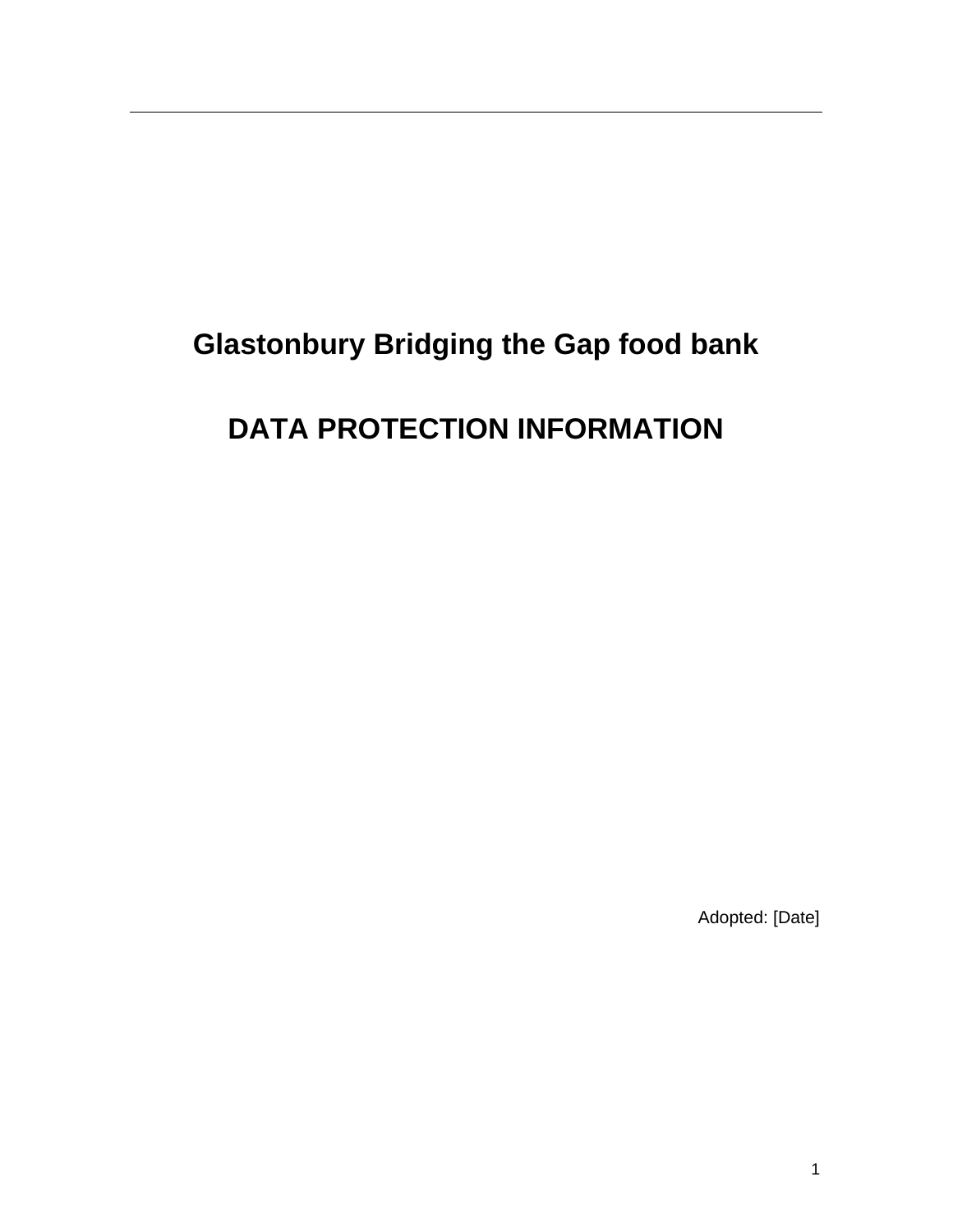*Glastonbury Bridging the Gap food bank is committed to protecting all information that we handle about people we support and work with, and to respecting people's rights around how their information is handled. This policy explains our responsibilities and how we will meet them.* 

# **Contents**

| 2.                                                                       |                                                    |  |
|--------------------------------------------------------------------------|----------------------------------------------------|--|
| 3.                                                                       |                                                    |  |
| 4.                                                                       |                                                    |  |
|                                                                          |                                                    |  |
| 5.                                                                       |                                                    |  |
| 6.                                                                       |                                                    |  |
| 7.                                                                       |                                                    |  |
| 8.                                                                       |                                                    |  |
| 9.                                                                       |                                                    |  |
| 10.                                                                      |                                                    |  |
| 11.                                                                      |                                                    |  |
| 12.                                                                      |                                                    |  |
| 13.                                                                      |                                                    |  |
| Section C – Working with people we process data about (data subjects)  8 |                                                    |  |
| 14.                                                                      |                                                    |  |
| 15.                                                                      |                                                    |  |
|                                                                          |                                                    |  |
| 16.                                                                      |                                                    |  |
|                                                                          |                                                    |  |
| 17.                                                                      |                                                    |  |
|                                                                          |                                                    |  |
| 18.                                                                      | Schedule 2 Retention periods for information<br>12 |  |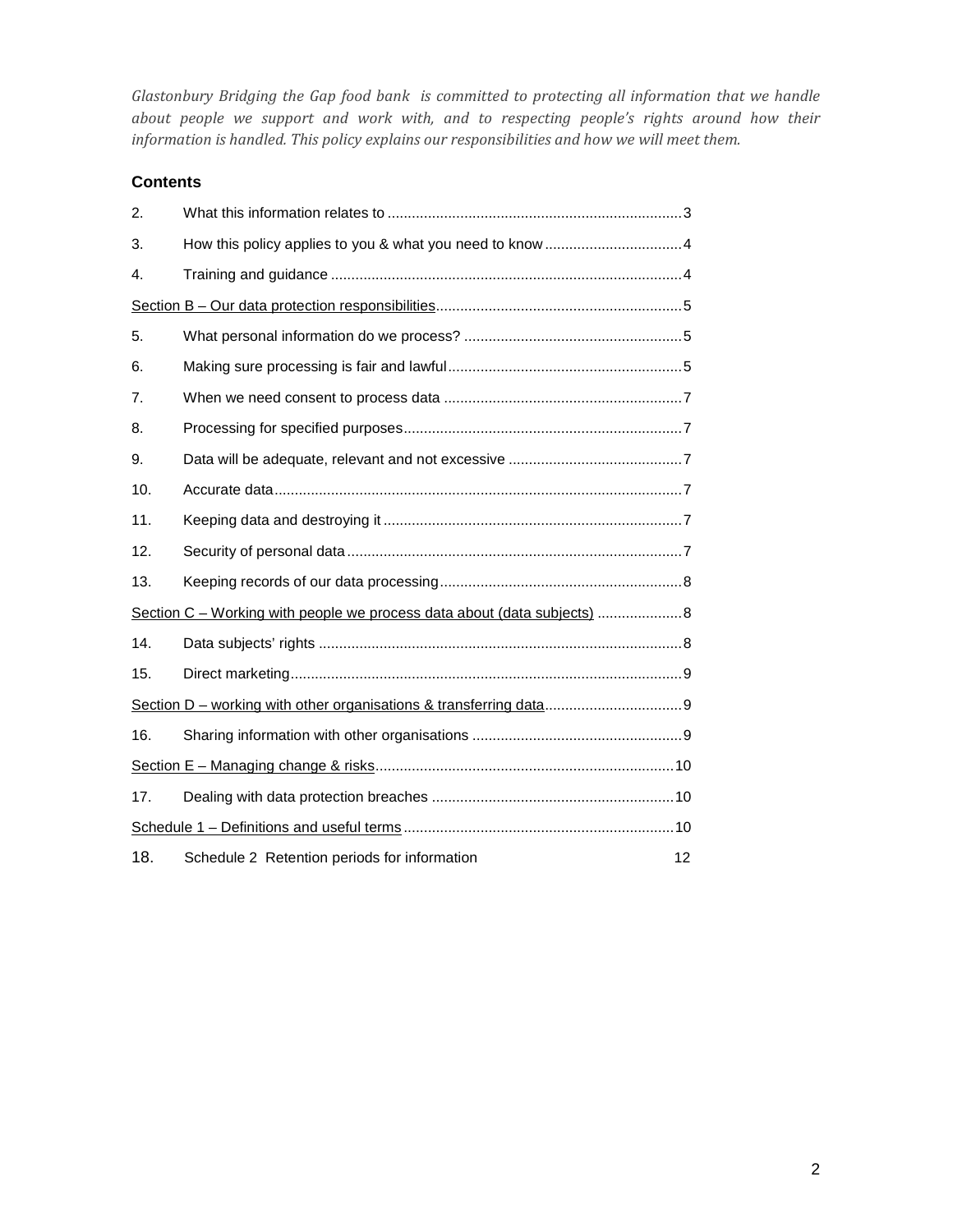#### **Section A – What this information relates to**

#### **1. Policy statement**

1.1 Glastonbury Bridging the Gap Food bank is committed to protecting personal data and respecting the rights of our **data subjects**; the people whose **personal data** we collect and use. We value the personal information entrusted to us and we respect that trust, by complying with all relevant laws, and adopting good practice.

We process personal data to help us:

- a) maintain our list of members [volunteers, referral agencies and other interested parties]
- b) provide a service to those who use the provision of the food bank
- c) provide Foodbank services to the community including Shelter packs.
- d) communicate and respond to donors to the food bank
- e) safeguard children, young people and adults at risk;
- f) recruit, support and manage volunteers;
- g) maintain our accounts and records;
- h) promote our service and awareness of the need for it;
- i) maintain the security of the food store
- j) respond effectively to enquirers and handle any complaints
- 1.2 This policy has been approved by the Charity Trustees who are responsible for ensuring that we comply with all our legal obligations. It sets out the legal rules that apply whenever we obtain, store or use personal data.

### **2. Why this policy is important**

- 2.1 We are committed to protecting personal data from being misused, getting into the wrong hands as a result of poor security or being shared carelessly, or being inaccurate, as we are aware that people can be upset or harmed if any of these things happen.
- 2.2 This policy sets out the measures we are committed to taking as an organisation and, what each of us will do to ensure we comply with the relevant legislation.
- 2.3 In particular, we will make sure that all personal data is:
	- a) processed **lawfully, fairly and in a transparent manner**;
	- b) processed for **specified, explicit and legitimate purposes** and not in a manner that is incompatible with those purposes;
	- c) **adequate, relevant and limited to what is necessary** for the purposes for which it is being processed;
	- d) **accurate** and, where necessary, up to date;
	- e) **not kept longer than necessary** for the purposes for which it is being processed;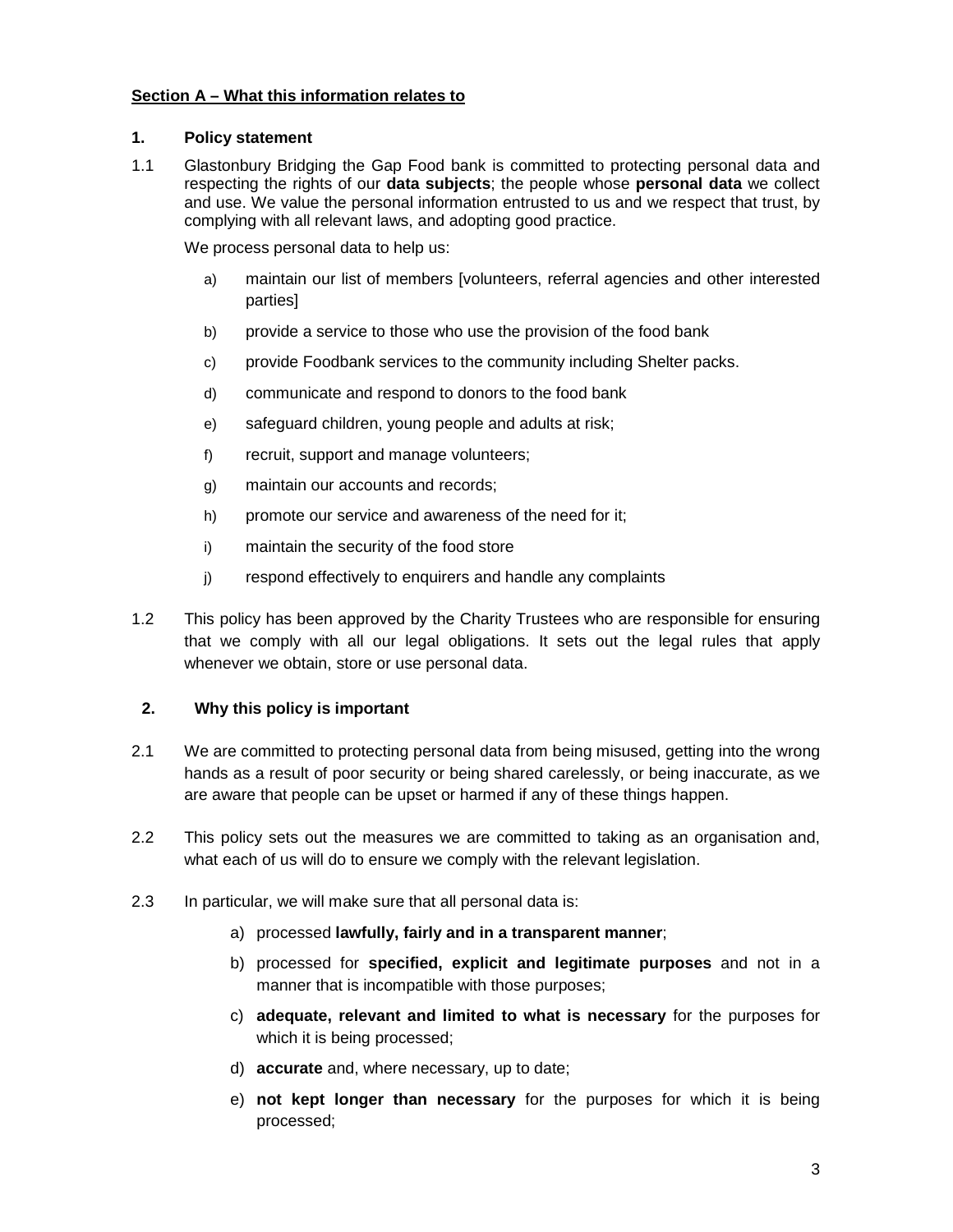- f) processed in a **secure** manner, by using appropriate technical and organisational means;
- g) processed in keeping with the **rights of data subjects** regarding their personal data.

# **3. How this policy applies to you & what you need to know**

3.1 **As a trustee or volunteer** processing personal information on behalf of the Bridging the Gap, you are required to comply with this policy. If you think that you have accidentally breached the policy it is important that you contact our Data Protection Trustee immediately so that we can take swift action to try and limit the impact of the breach.

Anyone who breaches the Data Protection Policy may be subject to disciplinary action, and where that individual has breached the policy intentionally, recklessly, or for personal benefit they may also be liable to prosecution or to regulatory action.

- 3.2 As a trustee or volunteer you are required to make sure that any procedures that involve personal data, that you are responsible for in your area, follow the rules set out in this Data Protection Policy.
- 3.3 As a data subject of Glastonbury Bridging the Gap: We will handle your personal information in line with this policy.
- 3.4 As a referral agency appointed by us as a data processor you are required to comply with your organisations data protection policy and referrals to Bridging the Gap must be in line with that policy. Failure to comply to this will lead to trustees being unable to accept future referrals.
- 3.5 **Our Data Protection Trustee** is responsible for advising Glastonbury Bridging the Gap and its members, volunteers and referral agencies about their legal obligations under data protection law, monitoring compliance with data protection law, dealing with data security breaches and with the development of this policy. Any questions about this policy or any concerns that the policy has not been followed should be referred to them at [07980 458600 or at glastonburyfoodbank@gmail.com].
- 3.6 Before you collect or handle any personal data as part of your work for Glastonbury Bridging the Gap it is important that you take the time to read this policy carefully and understand what is required of you, as well as the organisation's responsibilities when we process data.
- 3.7 Our procedures will be in line with the requirements of this policy, but if you are unsure about whether anything you plan to do, or are currently doing, might breach this policy you must first speak to the Data Protection Trustee

# **4. Training and guidance**

4.1 We will provide general training at least annually for all volunteers to raise awareness of their obligations and our responsibilities, as well as to outline the law.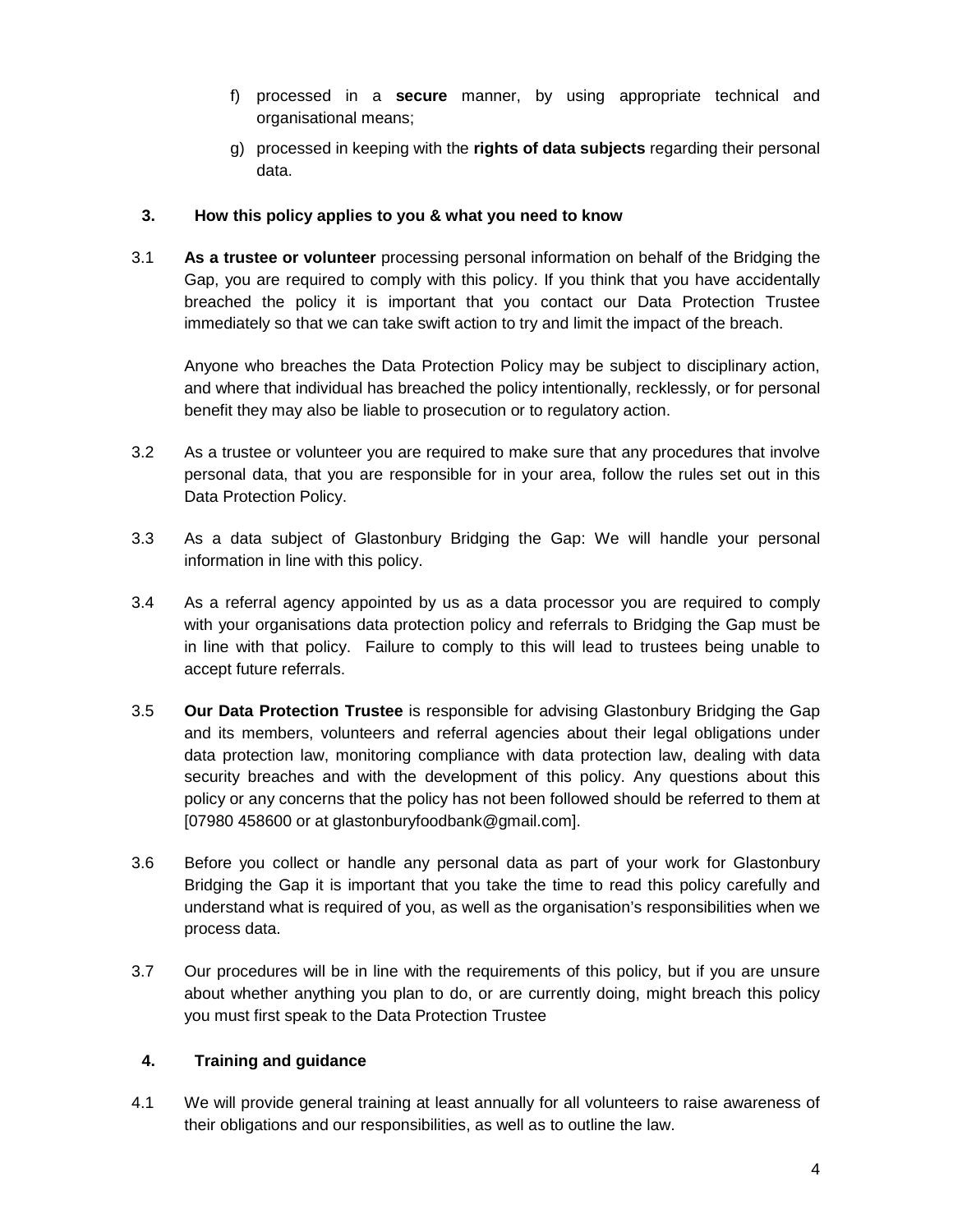4.2 We may also issue procedures, guidance or instructions from time to time.

# **Section B – Our data protection responsibilities**

## **5. What personal information do we process?**

- 5.1 In the course of our work, we may collect and process information (personal data) about many different people (data subjects). This includes data we receive straight from the person it is about, for example, where they complete forms or contact us. We may also receive information about data referral agencies, churches or donor groups.
- 5.2 We process personal data in both electronic and paper form and all this data is protected under data protection law. The personal data we process can include information such as names and contact details and organisation they may represent
- 5.3 In some cases, we hold types of information that are called **"special categories"** of data in the GDPR. This personal data can only be processed under strict conditions.

**'Special categories' of data** (as referred to in the GDPR) includes information about a person's: racial or ethnic origin; political opinions; religious or similar (e.g. philosophical) beliefs; trade union membership; health (including physical and mental health, and the provision of health care services); genetic data; biometric data; sexual life and sexual orientation.

- 5.4 We will not hold information relating to criminal proceedings or offences or allegations of offences as any safeguarding matters regarding children or adults at risk are not part of the service provided but will be reported to other authorities as appropriate.
- 5.5 Other data may also be considered 'sensitive' such as bank details, but will not be subject to the same legal protection as the types of data listed above.

### **6. Making sure processing is fair and lawful**

6.1 Processing of personal data will only be fair and lawful when the purpose for the processing meets a legal basis, as listed below, and when the processing is transparent. This means we will provide people with an explanation of how and why we process their personal data at the point we collect data from them, as well as when we collect data about them from other sources.

### **How can we legally use personal data?**

- 6.2 Processing of personal data is only lawful if at least one of these legal conditions, as listed in Article 6 of the GDPR, is met:
	- a) the processing is **necessary for a contract** with the data subject;
	- b) the processing is **necessary for us to comply with a legal obligation**;
	- c) the processing is necessary to protect someone's life (this is called "**vital interests**");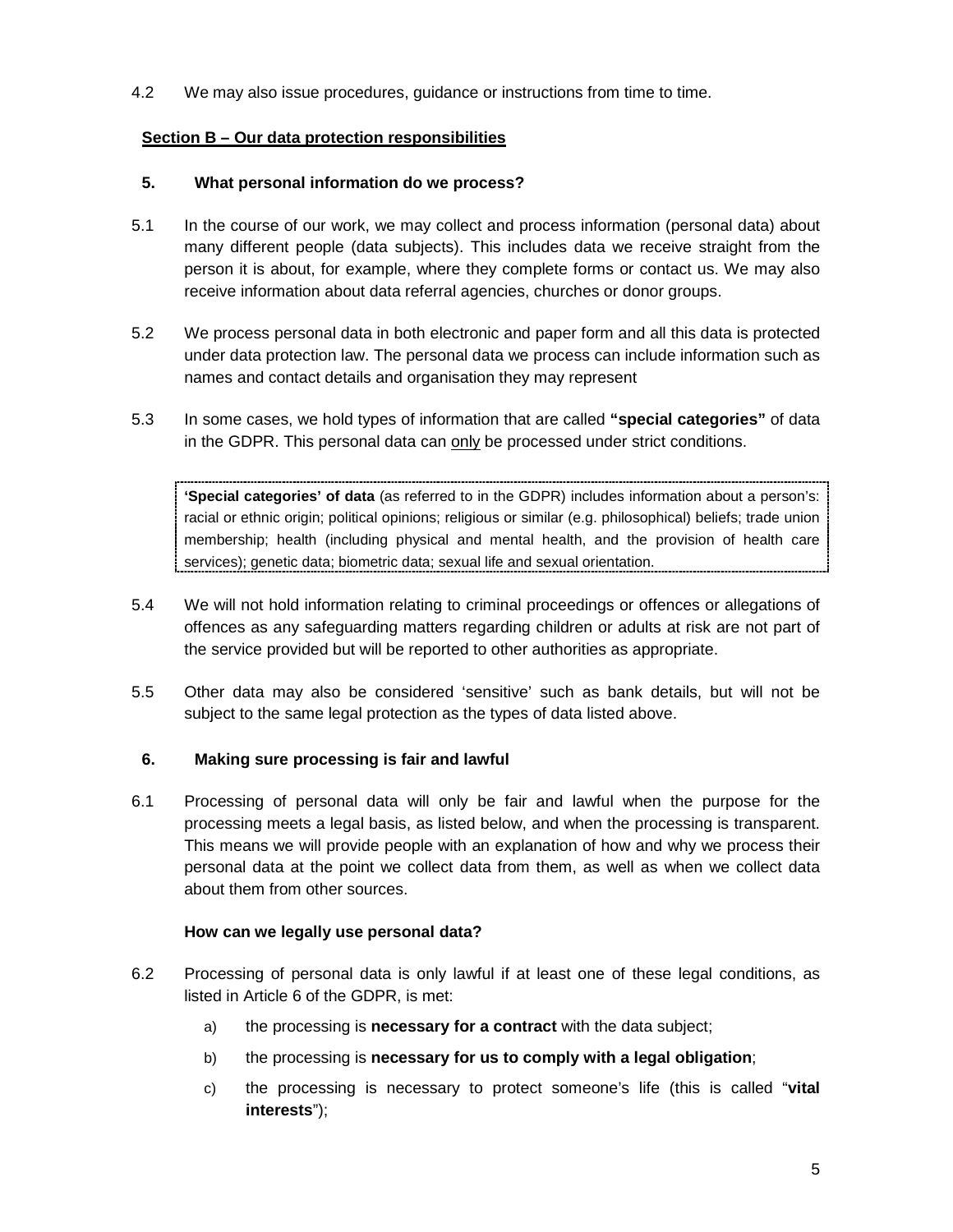- d) the processing is necessary for us to perform a task in the **public interest**, and the task has a clear basis in law;
- e) the processing is **necessary for legitimate interests** pursued by Glastonbury Bridging the Gap or another organisation, unless these are overridden by the interests, rights and freedoms of the data subject.
- f) If none of the other legal conditions apply, the processing will only be lawful if the data subject has given their clear **consent**.

### **How can we legally use 'special categories' of data?**

- 6.3 Processing of 'special categories' of personal data is only lawful when, in addition to the conditions above, one of the extra conditions, as listed in Article 9 of the GDPR, is met. These conditions include where:
	- a) the processing is necessary for **carrying out our obligations under employment and social security and social protection law**;
	- b) the processing is necessary for **safeguarding the vital interests** (in emergency, life or death situations) **of an individual** and the data subject is incapable of giving consent;
	- c) the processing is carried out in the **course of our legitimate activities** and only relates to our members or persons we are in regular contact with in connection with our purposes;
	- d) the processing is necessary for **pursuing legal claims**.
	- e) If none of the other legal conditions apply, the processing will only be lawful if the data subject has given their **explicit consent**.
- 6.4 Before deciding which condition should be relied upon, we may refer to the original text of the GDPR as well as any relevant guidance, and seek legal advice as required.

# **What must we tell individuals before we use their data?**

6.5 If personal data is collected directly from the individual, we will inform them about; our identity/contact details, the reasons for processing, and the legal basis, explaining our legitimate interests, and explaining, where relevant, the consequences of not providing data needed for a contract or statutory requirement; who we will share the data with; how long the data will be stored and the data subjects' rights.

This information is commonly referred to as a 'Privacy Notice'.

This information will be given at the time when the personal data is collected.

6.6 Data about users of the foodbank service is normally collected from the data subject via a referral agency, we will take care to record this information correctly. When providing our service we will include a notice that explains what information we need to hold and those we need to share it with. Data subjects will be given the option to have their data (except their name and address) deleted but will not be eligible for further support from the foodbank.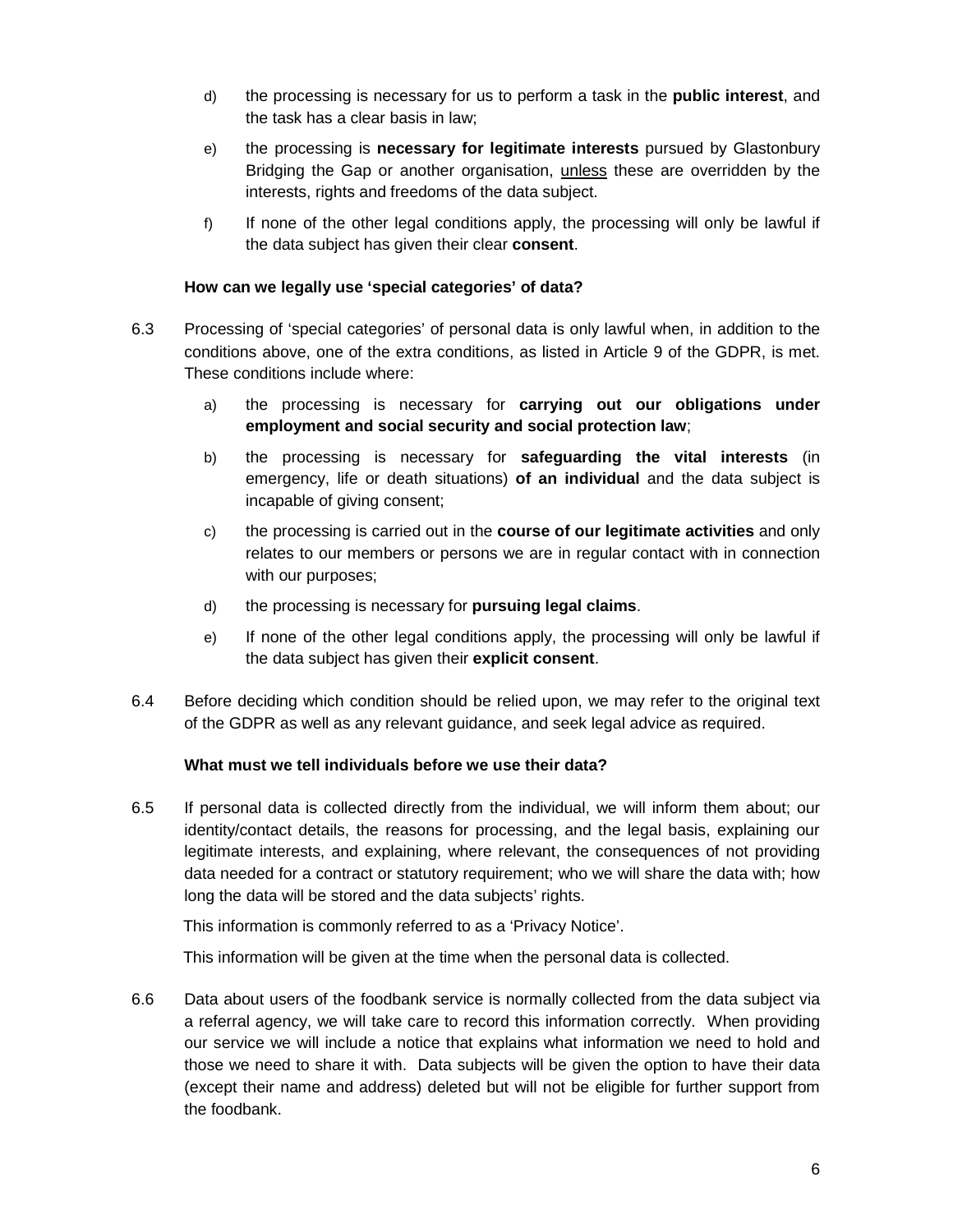If we plan to pass the data onto someone else outside of Glastonbury Bridging the Gap, or a referral agency making a repeat referral, we will give the data subject this information before we pass on the data.

# **7. When we need consent to process data**

- 7.1 Where none of the other legal conditions apply to the processing, and we are required to get consent from the data subject, we will clearly set out what we are asking consent for, including why we are collecting the data and how we plan to use it. Consent will be specific to each process we are requesting consent for and we will only ask for consent when the data subject has a real choice whether or not to provide us with their data.
- 7.2 Consent can however be withdrawn at any time and if withdrawn, the processing will stop. Data subjects will be informed of their right to withdraw consent and it will be as easy to withdraw consent as it is to give consent.

# **8. Processing for specified purposes**

8.1 We will only process personal data for the specific purposes explained in our privacy notices (as described above in section 6.5.5) or for other purposes specifically permitted by law. We will explain those other purposes to data subjects in the way described in section 6, unless there are lawful reasons for not doing so.

# **9. Data will be adequate, relevant and not excessive**

9.1 We will only collect and use personal data that is needed for the specific purposes described above (which will normally be explained to the data subjects in privacy notices). We will not collect more than is needed to achieve those purposes. We will not collect any personal data "just in case" we want to process it later.

### **10. Accurate data**

10.1 We will make sure that personal data held is accurate and, where appropriate, kept up to date. The accuracy of personal data will be checked at the point of collection and at appropriate points later on.

# **11. Keeping data and destroying it**

11.1 We will not keep personal data longer than is necessary for the purposes that it was collected for. Once there has been no contact for three years contact details will be deleted.

# **12. Security of personal data**

12.1 We will use appropriate measures to keep personal data secure at all points of the processing. Keeping data secure includes protecting it from unauthorised or unlawful processing, or from accidental loss, destruction or damage.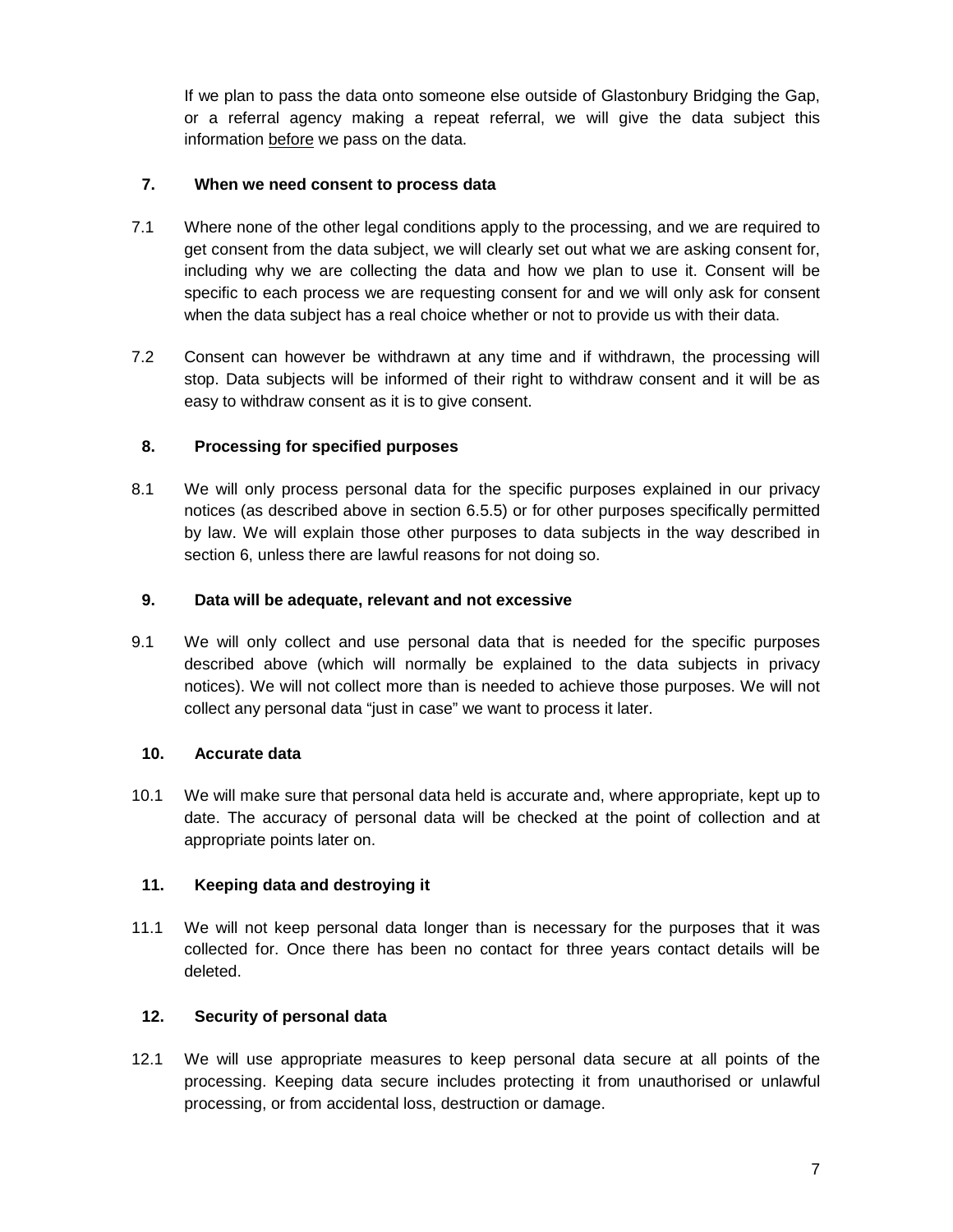12.2 We will implement security measures which provide a level of security which is appropriate to the risks involved in the processing.

Measures will include technical and organisational security measures. In assessing what measures are the most appropriate we will take into account the following, and anything else that is relevant:

- a) the quality of the security measure;
- b) the costs of implementation;
- c) the nature, scope, context and purpose of processing;
- d) the risk (of varying likelihood and severity) to the rights and freedoms of data subjects;
- e) the risk which could result from a data breach.
- 12.3 Measures may include:
	- a) technical systems security;
	- b) measures to restrict or minimise access to data;
	- c) measures to ensure our systems and data remain available, or can be easily restored in the case of an incident;
	- d) physical security of information and of our premises;
	- e) organisational measures, including policies, procedures, training and audits;
	- f) regular testing and evaluating of the effectiveness of security measures.

#### **13. Keeping records of our data processing**

13.1 To show how we comply with the law we will keep clear records of our processing activities and of the decisions we make concerning personal data (setting out our reasons for those decisions).

#### **Section C – Working with people we process data about (data subjects)**

#### **14. Data subjects' rights**

- 14.1 We will process personal data in line with data subjects' rights, including their right to:
	- a) request access to any of their personal data held by us (known as a Subject Access Request);
	- b) ask to have inaccurate personal data changed;
	- c) restrict processing, in certain circumstances;
	- d) object to processing, in certain circumstances, including preventing the use of their data for direct marketing;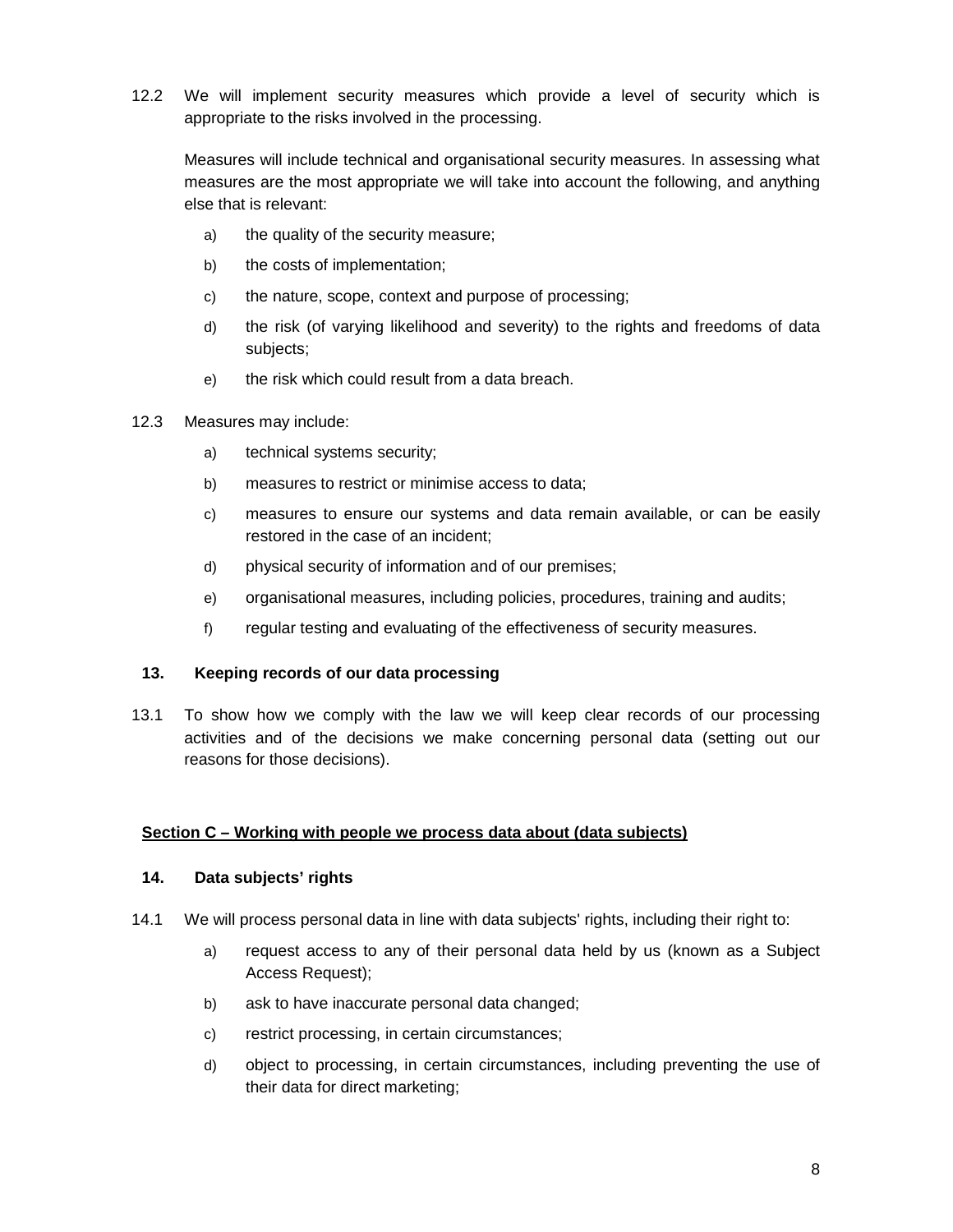- e) data portability, which means to receive their data, or some of their data, in a format that can be easily used by another person (including the data subject themselves) or organisation;
- f) not be subject to automated decisions, in certain circumstances; and
- g) withdraw consent when we are relying on consent to process their data.
- 14.2 If a colleague receives any request from a data subject that relates or could relate to their data protection rights, this will be forwarded to the foodbank Trustees **immediately**.
- 14.3 We will act on all valid requests as soon as possible, and at the latest within **one calendar month**, unless we have reason to, and can lawfully extend the timescale. This can be extended by up to two months in some circumstances.
- 14.4 All data subjects' rights are provided free of charge.
- 14.5 Any information provided to data subjects will be concise and transparent, using clear and plain language.

# **15. Direct marketing**

15.1 We will comply with the rules set out in the GDPR, the Privacy and Electronic Communications Regulations (PECR) and any laws which may amend or replace the regulations around **direct marketing**. This includes, but is not limited to, when we make contact with data subjects by post, email, text message, social media messaging, telephone (both live and recorded calls) and fax.

**Direct marketing** means the communication (by any means) of any advertising or marketing material which is directed, or addressed, to individuals. "Marketing" does not need to be selling anything, or be advertising a commercial product. It includes contact made by organisations to individuals for the purposes of promoting the organisation's aims.

15.2 Any direct marketing material that we send will identify Glastonbury Bridging the Gap as the sender and will describe how people can object to receiving similar communications in the future. If a data subject exercises their right to object to direct marketing we will stop the direct marketing as soon as possible. Direct marketing will only be used to contact volunteers and supporters not users of the foodbank service.

### **Section D – working with other organisations & transferring data**

### **16. Sharing information with other organisations**

16.1 We will only share personal data with other organisations or people when we have a legal basis to do so and if we have informed the data subject about the possibility of the data being shared (in a privacy notice), unless legal exemptions apply to informing data subjects about the sharing. Only authorised and properly instructed [volunteers/ Trustees] are allowed to share personal data.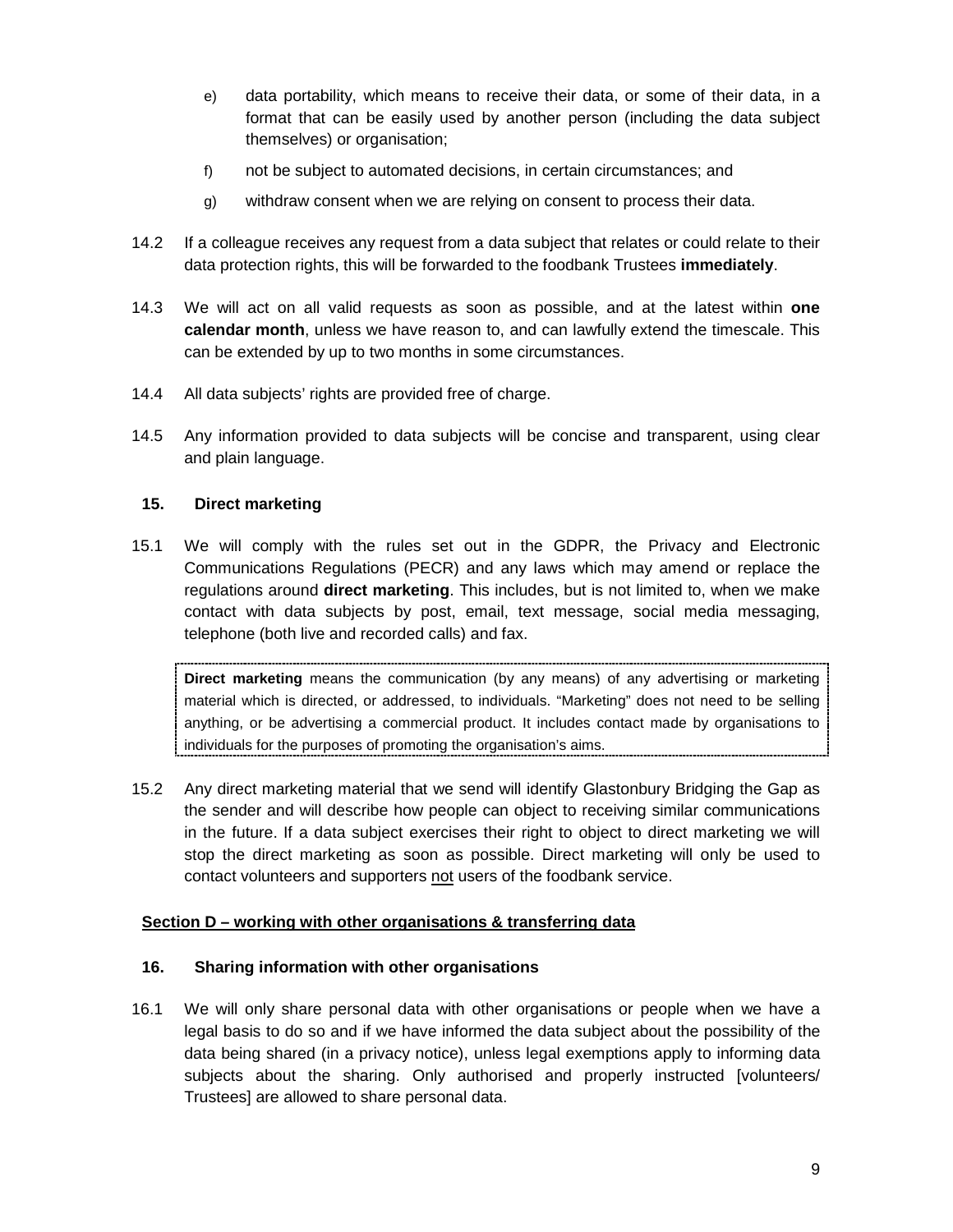16.2 We will keep records of information shared with a third party, which will include recording any exemptions which have been applied, and why they have been applied. We will follow the ICO's statutory **Data Sharing Code of Practice** (or any replacement code of practice) when sharing personal data with other data controllers. Legal advice will be sought as required.

# **Section E – Managing change & risks**

### **17. Dealing with data protection breaches**

- 17.1 Where volunteers, trustees [or referral agencies working for us], think that this policy has not been followed, or data might have been breached or lost, this will be reported **immediately** to the Data Protection Trustee.
- 17.2 We will keep records of personal data breaches, even if we do not report them to the ICO.
- 17.3 We will report all data breaches which are likely to result in a risk to any person, to the ICO. Reports will be made to the ICO within **72 hours** from when someone in Glastonbury Bridging the Gap becomes aware of the breach.
- 17.4 In situations where a personal data breach causes a high risk to any person, we will (as well as reporting the breach to the ICO), inform data subjects whose information is affected, without undue delay.

This can include situations where, for example, bank account details are lost or an email containing sensitive information is sent to the wrong recipient. Informing data subjects can enable them to take steps to protect themselves and/or to exercise their rights.

### **Schedule 1 – Definitions and useful terms**

The following terms are used throughout this policy and have their legal meaning as set out within the GDPR. The GDPR definitions are further explained below:

**Data controller** means any person, company, authority or other body who (or which) determines the means for processing personal data and the purposes for which it is processed. It does not matter if the decisions are made alone or jointly with others.

 The data controller is responsible for the personal data which is processed and the way in which it is processed. We are the data controller of data which we process.

**Data processors** include any individuals or organisations, which process personal data on our behalf and on our instructions e.g. an external organisation which provides secure waste disposal for us. This definition will include the data processors' own staff (note that staff of data processors may also be data subjects).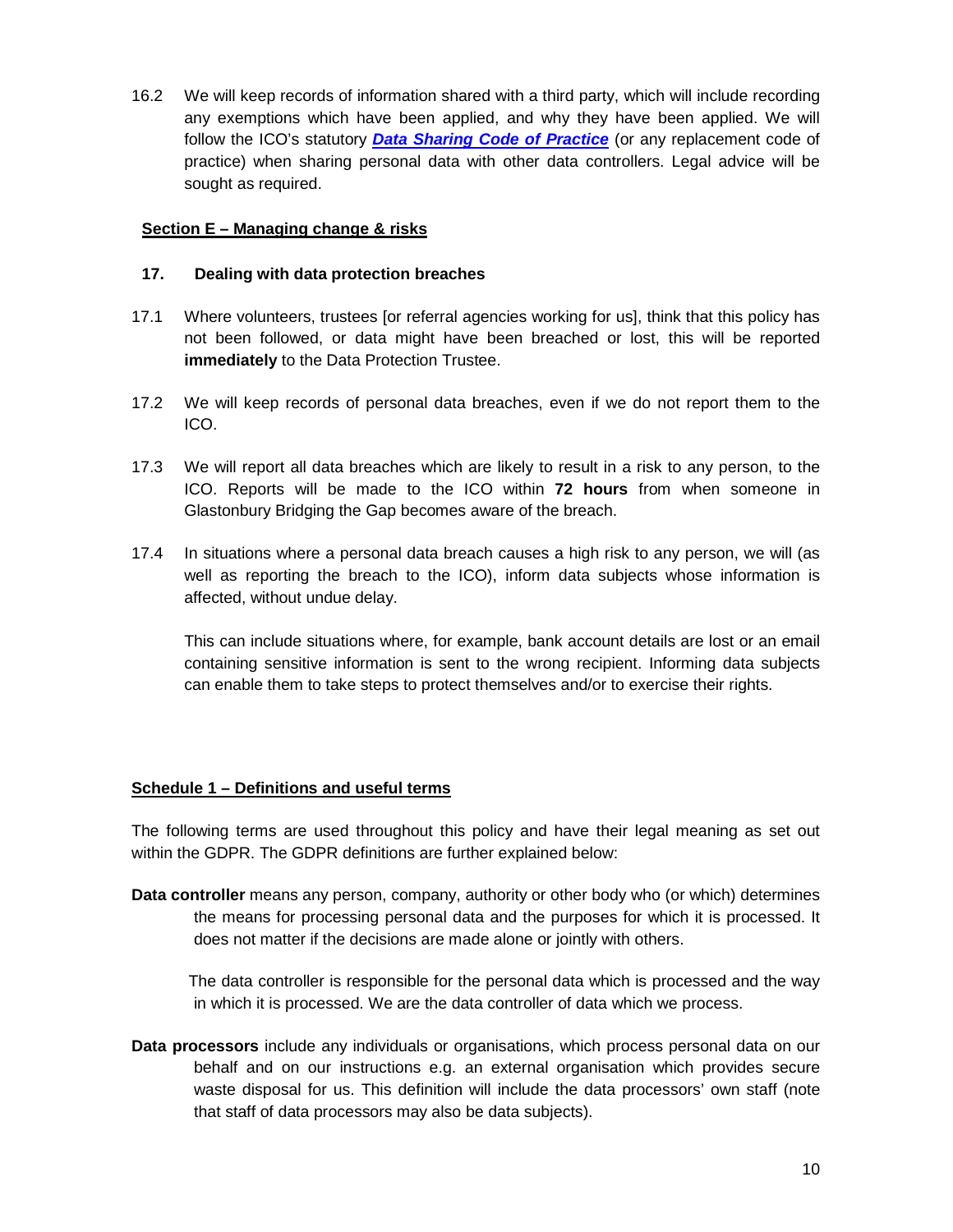- **Data subjects** include all living individuals who we hold or otherwise process personal data about. A data subject does not need to be a UK national or resident. All data subjects have legal rights in relation to their personal information. The type and nature of the information we hold will depend on our relationship with the Data Subject. Data subjects that we are likely to hold personal data about include:
	- a) the people we care for and support;
	- b) volunteers;
	- c) trustees;
	- d) complainants;
	- e) supporters;
	- f) enquirers;
	- g) friends and family;
	- h) advisers and representatives of other organisations.
- **ICO** means the Information Commissioners Office which is the UK's regulatory body responsible for ensuring that we comply with our legal data protection duties. The ICO produces guidance on how to implement data protection law and can take regulatory action where a breach occurs.
- **Personal data** means any information relating to a natural person (living person) who is either identified or is identifiable. A natural person must be an individual and cannot be a company or a public body. Representatives of companies or public bodies would, however, be natural persons.

Personal data is limited to information about living individuals and does not cover deceased people.

Personal data can be factual (for example, a name, address or date of birth) or it can be an opinion about that person, their actions and behaviour.

- **Privacy notice** means the information given to data subjects which explains how we process their data and for what purposes.
- **Processing** is very widely defined and includes any activity that involves the data. It includes obtaining, recording or holding the data, or carrying out any operation or set of operations on the data including organising, amending, retrieving, using, disclosing, erasing or destroying it. Processing can also include transferring personal data to third parties, listening to a recorded message (e.g. on voicemail) or viewing personal data on a screen or in a paper document which forms part of a structured filing system. Viewing of clear, moving or stills images of living individuals is also a processing activity.

**Special categories of data** (as identified in the GDPR) includes information about a person's:

- i) Racial or ethnic origin;
- j) Political opinions;
- k) Religious or similar (e.g. philosophical) beliefs;